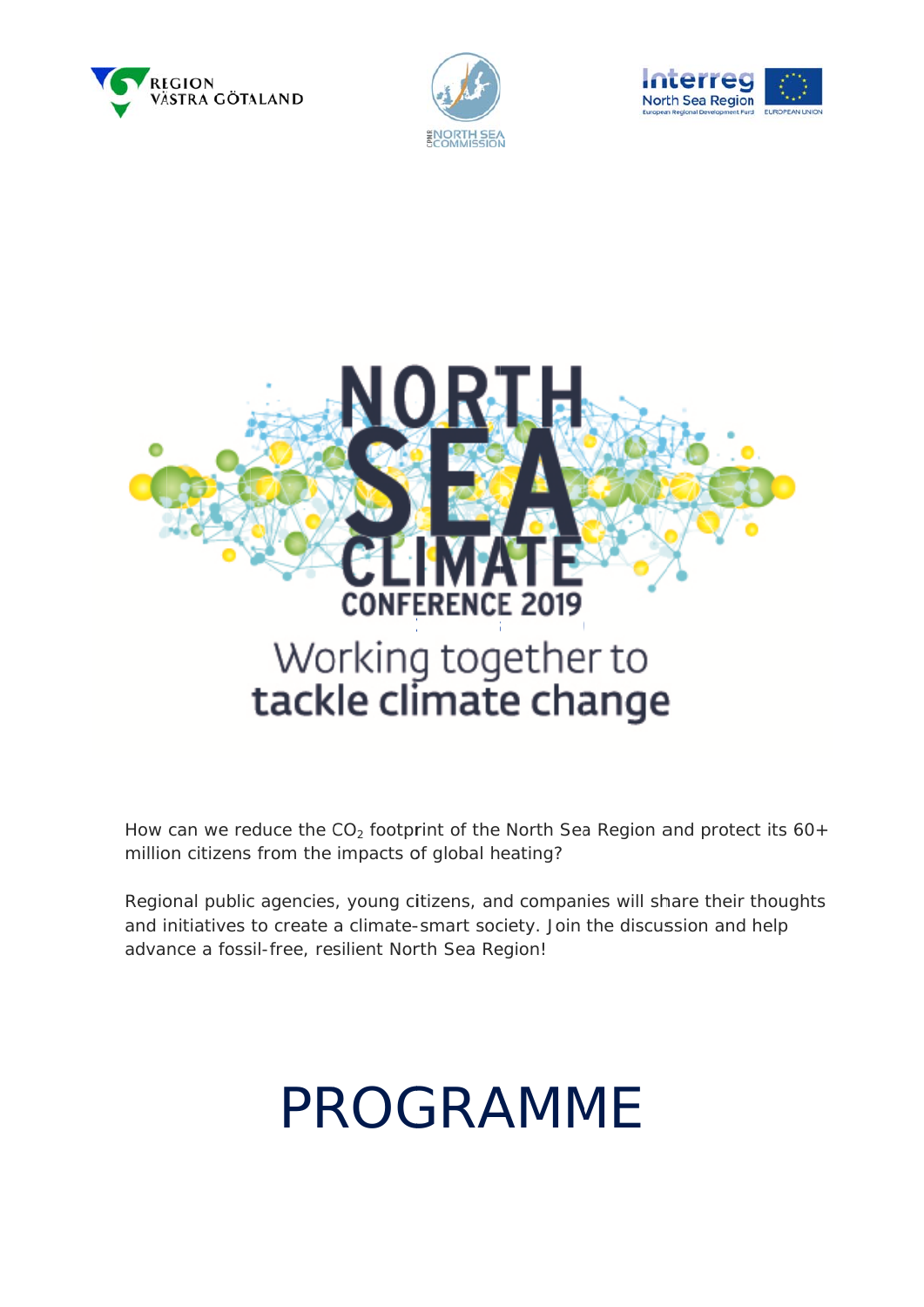





## Pre-Programme 24 June

#### **North Sea Commission welcome reception**

For members of the North Sea Commission only @Region Västra Götaland, Bergslagsgatan 2, 411 04 Gothenburg

 $17:00$ Welcome reception for North Sea Commission members in Gothenburg, followed by joint bus transport to Marstrand at 18:30

 $20:00$ Check-in and light dinner at Marstrands Havshotell

## Pre-programme 25 June

#### **North Sea Commission meetings**

For members of the North Sea Commission only @ Marstrands Havshotel, Varvskajen 2, 442 66 Marstrand, Sweden

09.00 - 12.00 NSC - Energy and Climate Change Working Group @Hamnen 09.00 - 12.00 NSC - Marine Resources Working Group @Malepert<br>09.00 - 12.00 NSC - Smart Regions Working Group @Backudden 09.00 - 12.00 NSC - Transport Working Group @Albrektsund 12.00 - 13.00 Lunch 13.00 - 17.00 North Sea Commission Annual Business Meeting @Vinden 17.00 - 18.00 North Sea Commission Executive Committee Meeting @Vinden

#### **Interwork Event**

For those working with the Interreg VB North Sea Region Programme @ Marstrands Havshotel, Varvskajen 2, 442 66 Marstrand, Sweden

09.00 - 16.00 Calls 11 and 12 Interwork Seminar @Blå Salen

### Main Programme 25 June

@ Restaurant Sillsalteriet - boats leaving at 18:30 and 18:45 from Marstrands Havshotel

#### **Opening and Networking Dinner**

19.00

#### Welcome

- First Vice President of the Regional Council Region Västra Götaland, Per Tenggren
- President of the North Sea Commission, Kerstin Brunnström
- Head of the North Sea Region Programme Christian Byrith

North Sea Region Video Awards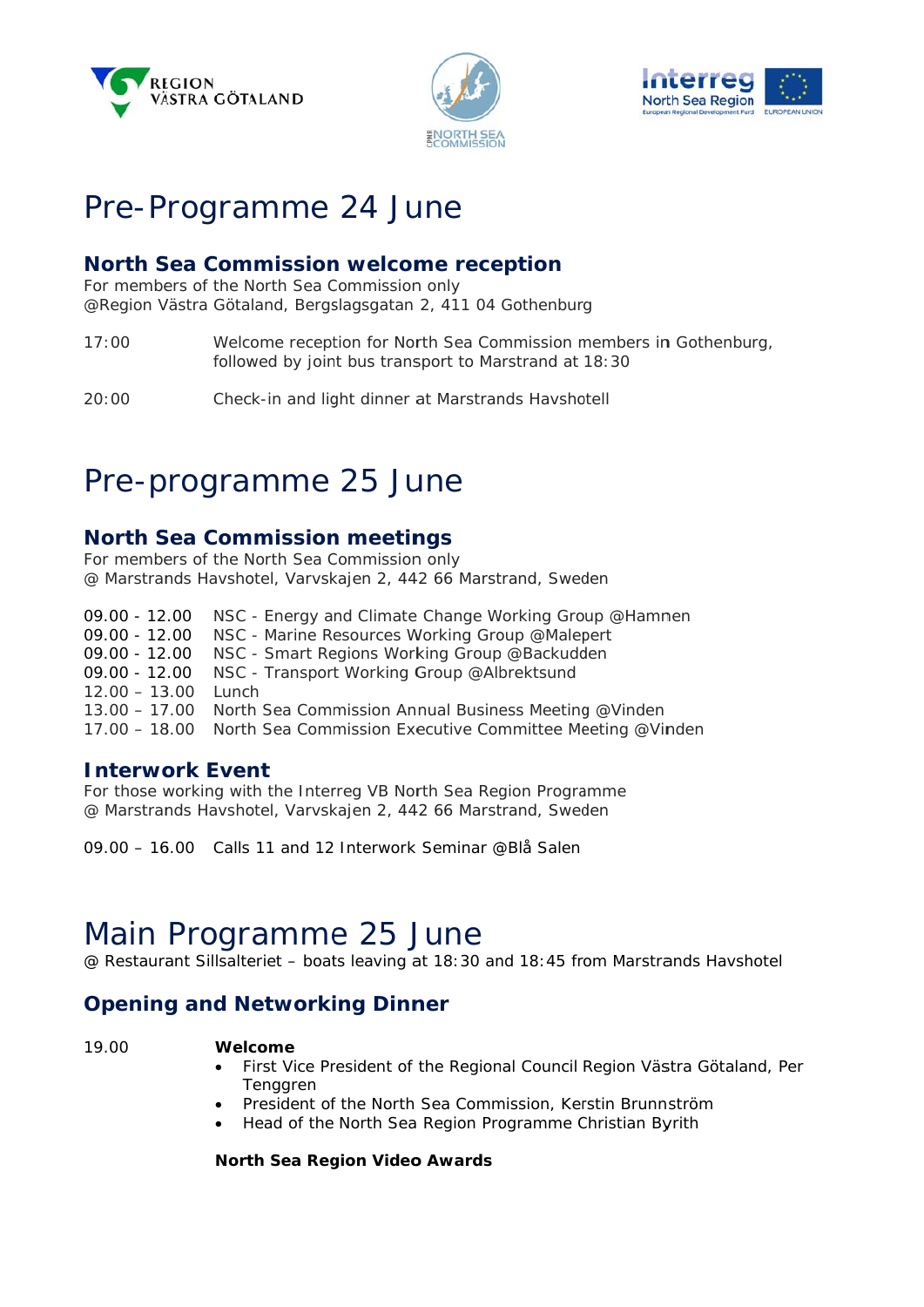





# Main Programme 26 June

@Marstrands Havshotel, Varvskajen 2, 442 66 Marstrand, Sweden

# **MORNING SESSIONS**

#### $09.00 - 10.30$ Plenary: Gearing up the region for climate change @ Blå salen

- Let's tackle climate change in a smart way! Moderators Charlotta Lundström, Head of External Relations, Region Västra Götaland and Christian Byrith, Head of the Interreg North Sea Region Programme introduce the Conference with our youth observers.
- Falling costs of renewable electricity a regional opportunity Professor Tomas Kåberger, Chalmers University of Technology, will give an update on the implication of current development in renewable energy.
- Climate 2030 Västra Götaland's regional climate initiative Helena L Nilsson, Regional Development Director, Region Västra Götaland, Sweden presents how the region drives climate action.
- A North Sea Region perspective on tackling climate change Egon Baldal, Rijkswaterstaat, Ministry of Infrastructure and Water Management, the Netherlands, shares his experience in regional climate adaptation.
- The new ETC regulation chances and challenges for climate change as a programme priority: Katharina Erdmenger, German representation to the EU, provides an update on the post-2020 discussions in Brussels
- Empowering young people to take climate action Jamie Wylie, Master student and volunteer in the 2050 Climate Group, Scotland provides his best tips for involving youth.
- **Panel discussion**
- $10.30 11.00$ **Coffee, Tea and Networking**
- $11.00 12.30$ **Workshops: Climate governance** 1: Climate governance @Blå salen
	- 2: Climate adaptation @Hedvigsholmen
	- 3: Decarbonising transport @Vinden
- $12.30 13.30$ **Networking Lunch**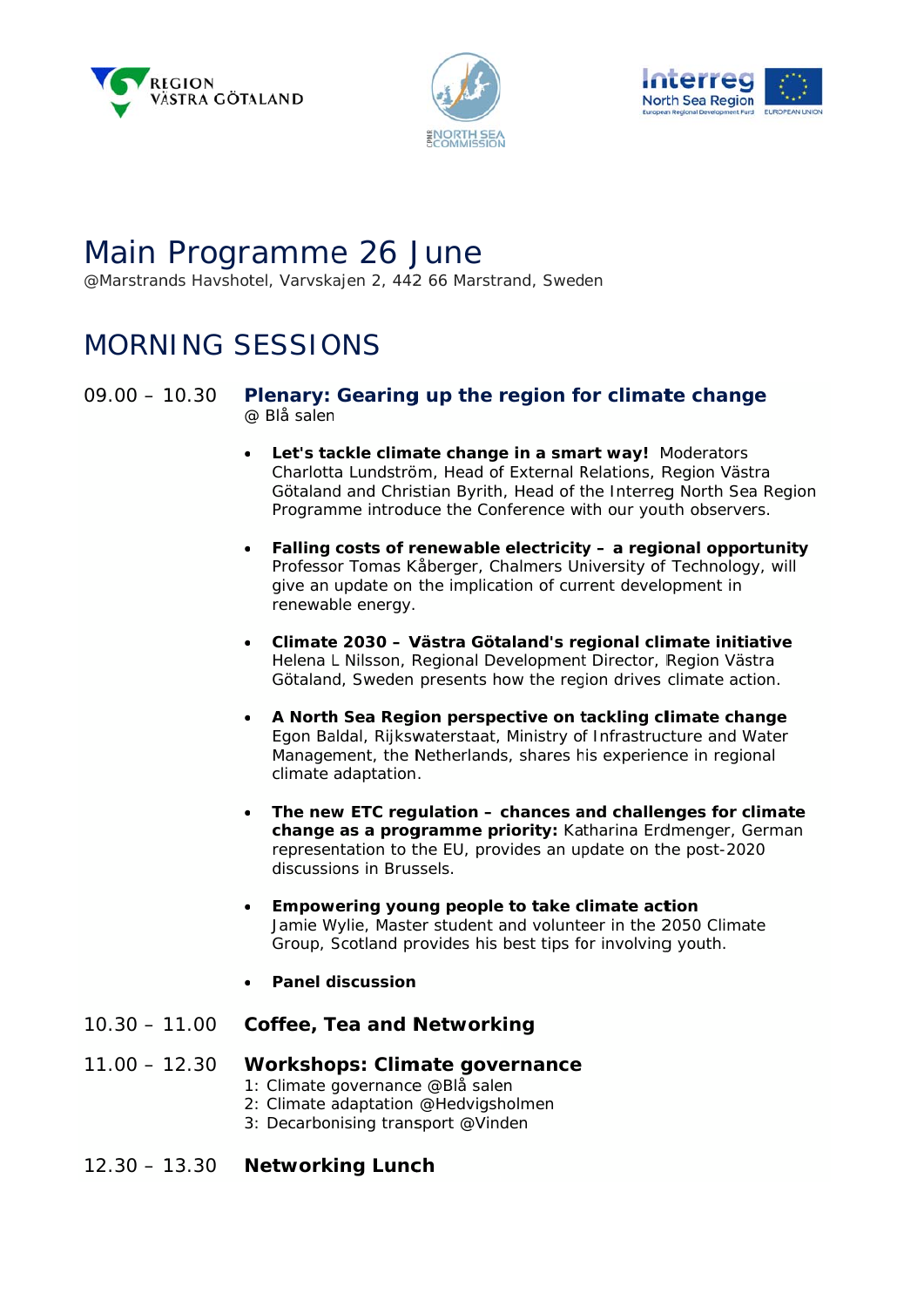





### Main Programme 26 June

@Marstrands Havshotel, Varvskajen 2, 442 66 Marstrand, Sweden

## AFTERNOON SESSIONS

#### 13.30 - 14.30 Plenary: Building business models for the future @ Blå salen

- Towards more sustainable dairy production is Carbon Net Zero milk possible? By Anna Flysjö, Senior Manager, Life Cycle Sustainability at Arla Foods, Denmark
- Advanced material from Algae produced in a circular way By Sofie Allert, CEO, Swedish Algae Factory, Sweden
- Enabling renewable baseload generation by flying subsea kites By Martin Edlund, CEO Minesto, Sweden
- Floating offshore wind for the future By Efva Willen, Business Development Manager, SeaTwirl, Sweden

#### 14.30 - 16.15 Workshops: Business driving climate solutions

- 4: Climate and Blue Growth @Blå salen
- 5: Renewable and Sustainable Energy @Hedviasholmen
- 6: Climate-Smart Food Production @Vinden

#### $16:15 - 17.00$ Final plenary: Closing with a bang Today's highlights - promising options for rapid responses to climate change in the North Sea Region. What are the next steps? President of the North Sea Commission Kerstin Brunnström summarises the key points.

### AFTER-CONFERENCE MINGLING

#### 17.30 Visit to Carlsten Fortress & snacks

Those who will visit the fortress will leave the plenary together and make their way to the ferry (which departs from the pier at  $17.52 - be$  on  $time$ .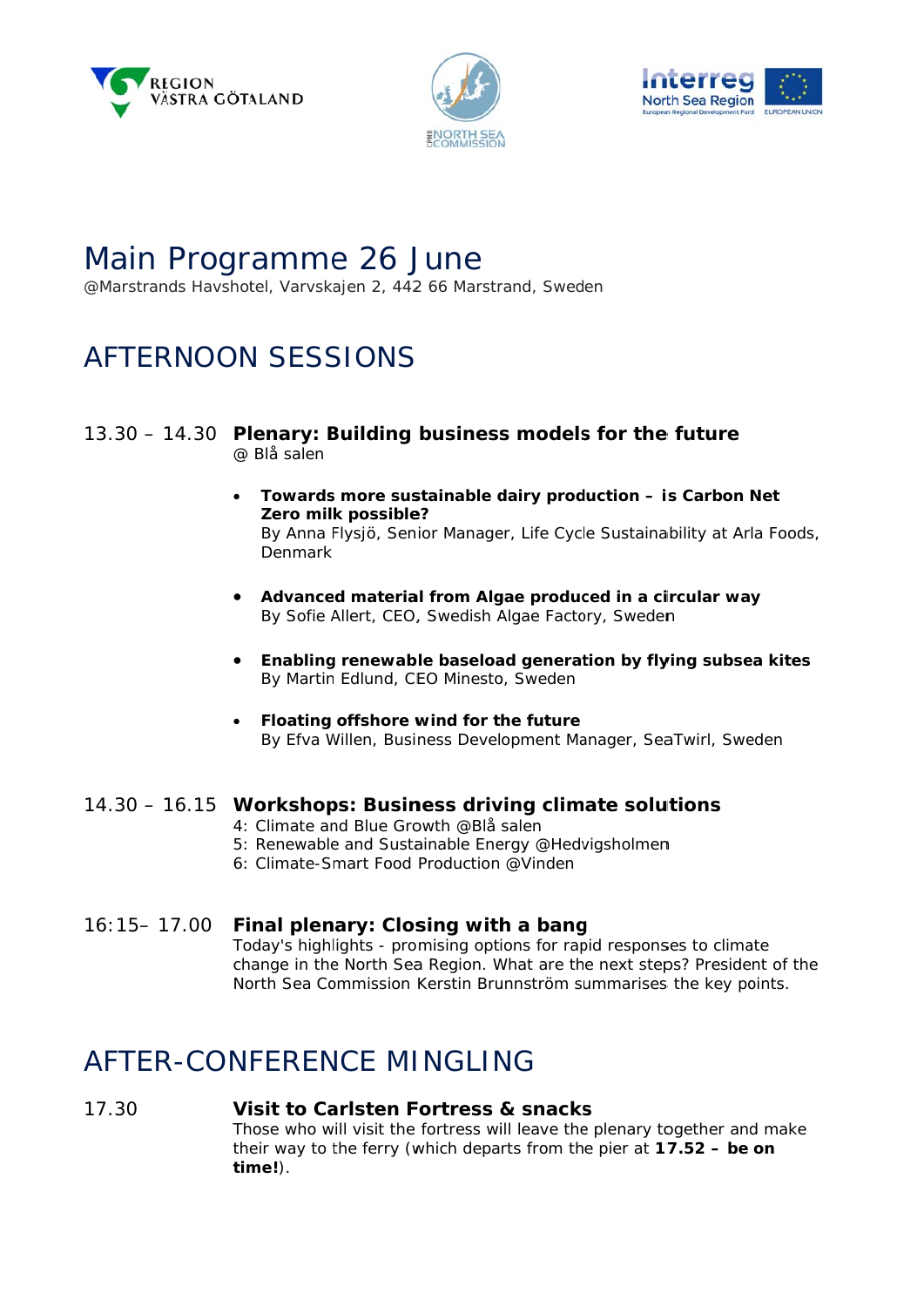





# Keynote speakers



### Tomas Kåberger

Dr Tomas Kåberger is an affiliate professor of Renewable Energy at Chalmers University of Technology in Gothenburg and Industrial Growth Executive at InnoEnergy. He also serves as Executive Board Chairman of Renewable Energy Institute in Tokyo and as a senior advisor to GEIDCO in Beijing. Dr Kåberger is a member of the Swedish Climate Policy Council and a nonexecutive director of the energy company Vattenfall.

He started his career as an energy campaigner for the Swedish Society for Nature Conservation and has since served in different leading positions of solar, wind and bioenergy companies and as Director General of the Swedish Energy Agency.



#### Helena Nilsson

Helena L. Nilsson is Director of Regional Development in Region Västra Götaland. Prior to this position she was Manager of the Environmental Department and Manager of the Research and Development Department in the region. Helena L Nilsson has also held positions in the Swedish Research Institute sector and in a consulting firm.

As a policy expert, Mrs Nilsson has had different commissions of trust. For example, as member of an Expert Group to DG Research related to financing instruments. Mrs Nilsson's background is in economic geography and business administration.



### Jamie Wylie

Jamie Wylie is a volunteer for the 2050 Climate Group, a youthrun organisation aiming to engage, educate and empower Scotland's young people to take action on climate change.

He is a member of the Policy team, which engages in policy decision-making processes at the national level to ensure that young people's voices are heard. Jamie recently represented the 2050 Climate Group at COP24 in Katowice, Poland.

He is currently studying for a master degree in Environmental Management and Policy at Lund University in Sweden.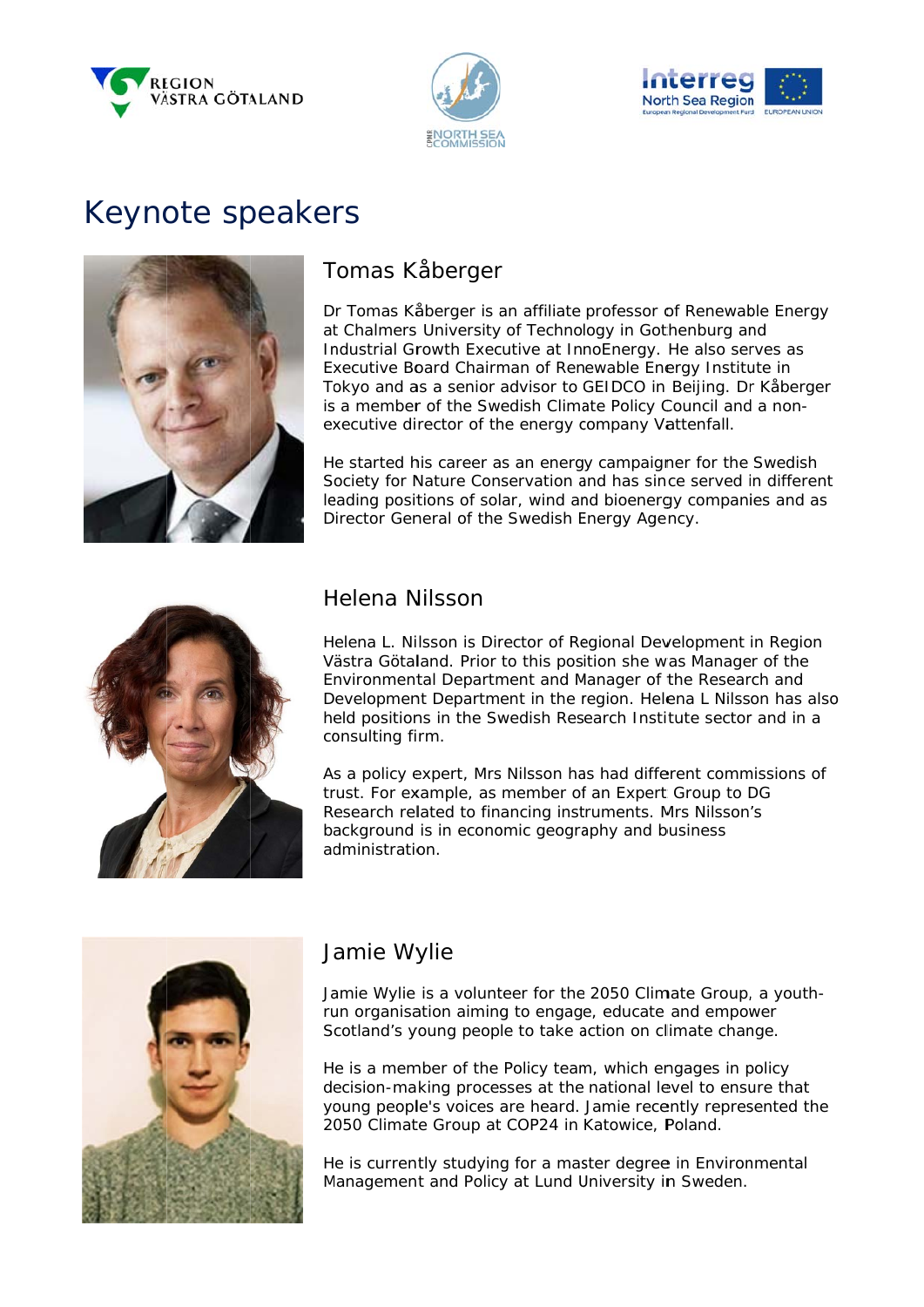







#### Egon Baldal

Egon Baldal (Ministry of Infrasructure and Water Management, DG Rijkswaterstaat, the Netherlands) is a trained marine biologist and holds a PhD in evolutionary genetics.

He worked as the water manager of the south-western Delta for several years and became staff member of the Rijkswaterstaat Director General, followed by a position as head of section of the Dutch water quantity and water quality monitoring units. From 2016 onwards he has been leading the Interreg North Sea Region climate adaptation project Building with Nature.

Together with partners from other projects he created the C5a project, which focusses on climate adaptation through a Cloud to Coast approach. On a national level. Egon Baldal is programme manager for the Rijkswaterstaat input in the Dutch Delta Programme. He lives with his partner and children 1 meter below sea level in a peat meadow area just outside Amsterdam.



### Katharina Erdmenger

Dr Katharina Erdmenger recently took up the position of Head of Unit/Coordinator for Police cooperation, Schengen, Data protection, Civil protection, Counter-terrorism, and Territorial Cohesion at the Permanent Representation of Germany to the EU in Brussels. During the preceding ten years, she was Head of Unit/Deputy Director for European Spatial Development Policies/Territorial Cohesion, first at the Federal Ministry for Transport and digital Infrastructure, then at the Federal Ministry of the Interior in Berlin

She has also worked at the German Trade Union Confederation, where she assumed the roles of Head of EU Representation Office and Policy Officer for Regional and Structural Policies. Other past positions include Policy Officer for European Affairs at Diakonisches Werk in Berlin and assistant to MEPs at the European Parliament in Brussels.

Dr Katharina Erdmenger holds a PhD in History, Political Science and European and International Law.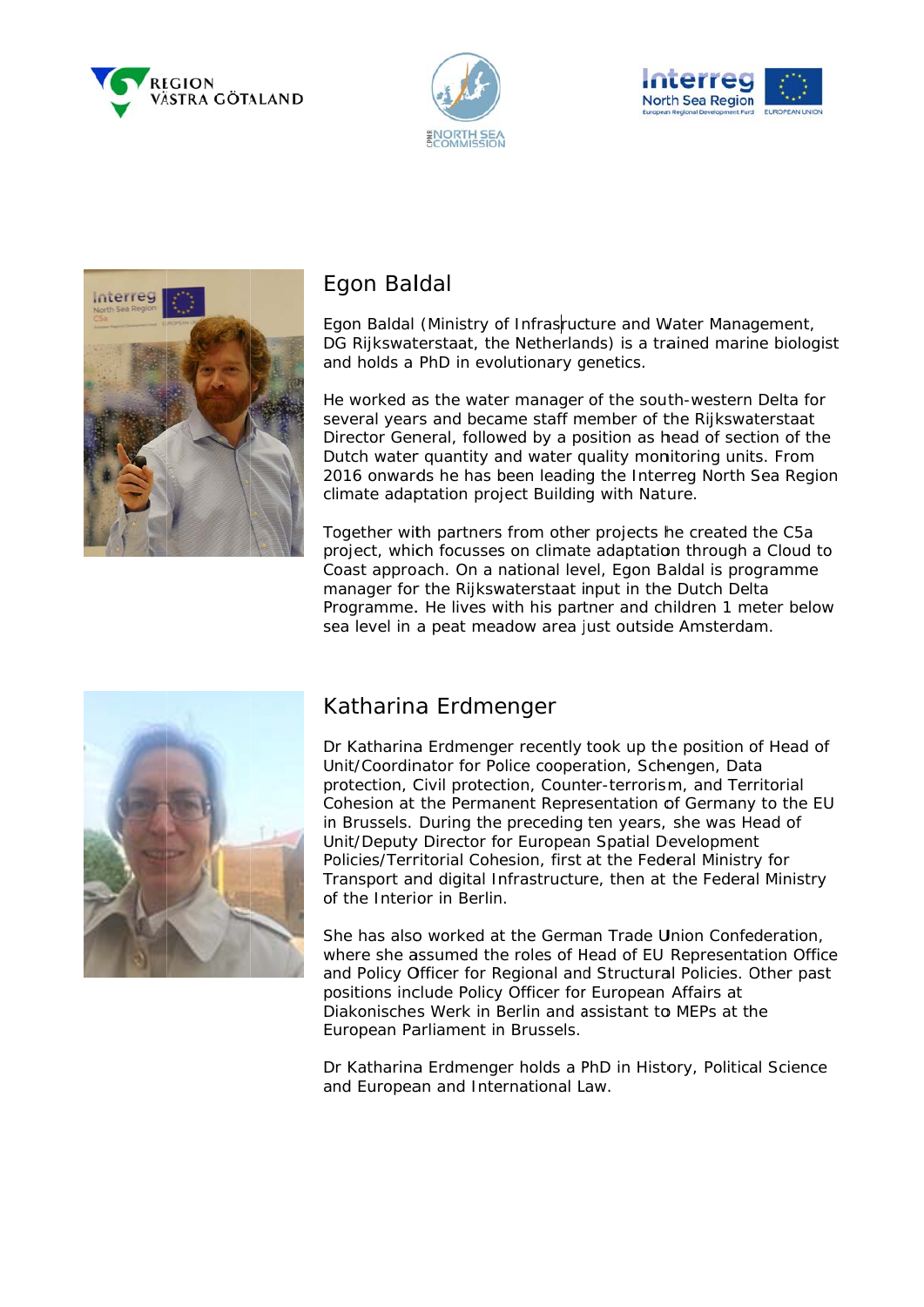







#### Martin Edlund

Dr Martin Edlund has for the last twenty years combined management consulting and strategy research collaboration with world-class technology companies such as ABB, GE, LM Ericsson and SKF. Today, he leads Swedish marine energy developer Minesto and the work towards commercialising its unique marine energy technology called Deep Green.

Dr Martin Edlund holds a PhD in Innovation Management from the Department of Technology Management and Economics at the Chalmers University of Technology and holds a Master's degree in Engineering Physics.



#### Sofie Allert

Sofie Allert is the co-founder and CEO of Swedish Algae Factory. She has a Bachelor degree in Biotechnology and a Master's degree in Entrepreneurship and Business design from Chalmers University of Technology. Swedish Algae Factory was founded because of her passion for making use of a natural resource that can create a lot of sustainable value for society, algae.

Swedish Algae Factory has developed a circular economic business model around a group of algae called diatoms whose unique properties can be used to enhance solar panels, improve battery capacity, provide UV light protection and improve moisturising properties of skincare products.